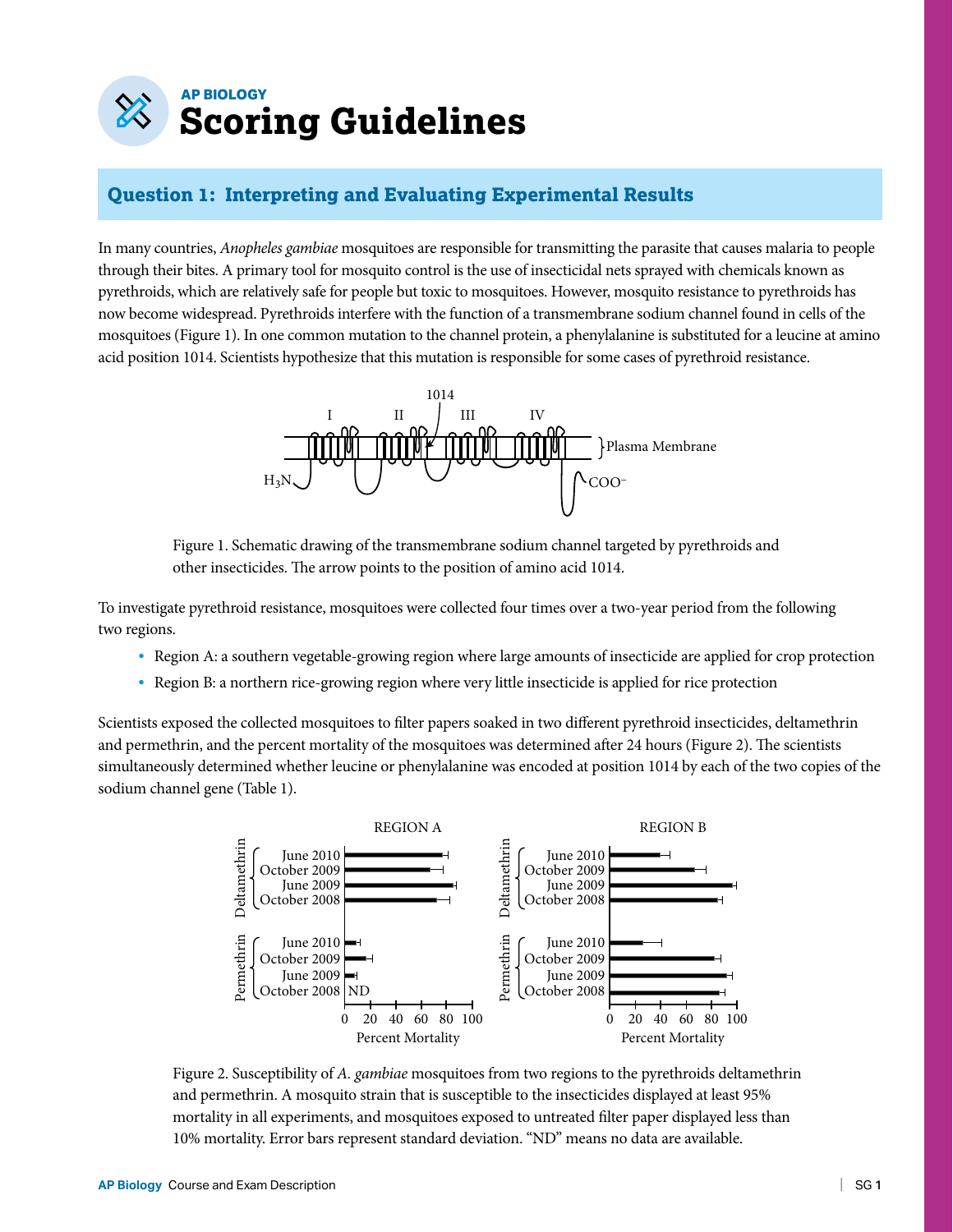| <b>Region</b> | <b>Date</b>     | <b>Total</b><br><b>Mosquitoes</b><br><b>Tested</b> | <b>Homozygous</b><br>for Leucine | <b>Heterozygous</b><br>for Leucine and<br>Phenylalanine | <b>Homozygous for</b><br>Phenylalanine |
|---------------|-----------------|----------------------------------------------------|----------------------------------|---------------------------------------------------------|----------------------------------------|
| A             | October<br>2008 | 39                                                 | 3                                | 5                                                       | 31                                     |
| A             | June 2009       | 29                                                 | $\overline{\phantom{a}}$         | 5                                                       | 24                                     |
| A             | October<br>2009 | 28                                                 |                                  | 1                                                       | 27                                     |
| A             | June 2010       | 46                                                 | $\overline{\phantom{a}}$         | 9                                                       | 37                                     |
| B             | October<br>2008 | 27                                                 | 20                               | 5                                                       | 2                                      |
| B             | June 2009       | 26                                                 | 18                               | 7                                                       |                                        |
| B             | October<br>2009 | 34                                                 | 20                               | 8                                                       | 6                                      |
| B             | June 2010       | 44                                                 | 12                               | 20                                                      | 12                                     |

#### **Table 1. Frequencies of leucine and phenylalanine at position 1014 of the sodium channel**

(a) **Describe** the most likely cause of the amino acid substitution in the sodium channel protein. **Explain** how the substitution of a single amino acid in the channel protein could cause pyrethroid resistance in mosquitoes.

(b) **Identify** the dependent variable in the experiment whose data are graphed in Figure 2. **Identify** the positive control in the experiment. **Justify** exposing some mosquitoes to untreated filter paper each time the experiment was performed.

(c) Based on the data in Figure 2, **describe** whether mosquitoes from region A or from region B are more likely to exhibit greater evolutionary fitness if exposed to permethrin in their native environment over the time period of the experiment. Based on the data in Figure 2, **describe** any significant change in the susceptibility of mosquitoes from region B to each of the two insecticides over the two-year period. Use the data in Table 1 to **calculate** the frequency of the allele coding for phenylalanine in each population of mosquitoes in October 2008. Round your answers to two decimal places.

(d) Using mosquitoes from insecticide-free areas, the scientists developed mosquito strains with amino acid substitutions at other positions in the sodium channel protein. They exposed the mosquito strains to nonpyrethroid insecticides. **Predict** the susceptibility of the mosquitoes to the insecticides. The scientists claim that the mosquito population of region B evolved resistance over the period of the experiment and that resistance arose as a result of the immigration of resistant mosquitoes from other regions. Based on the data in Table 1 and the information provided, **provide evidence** to support the scientists' claim.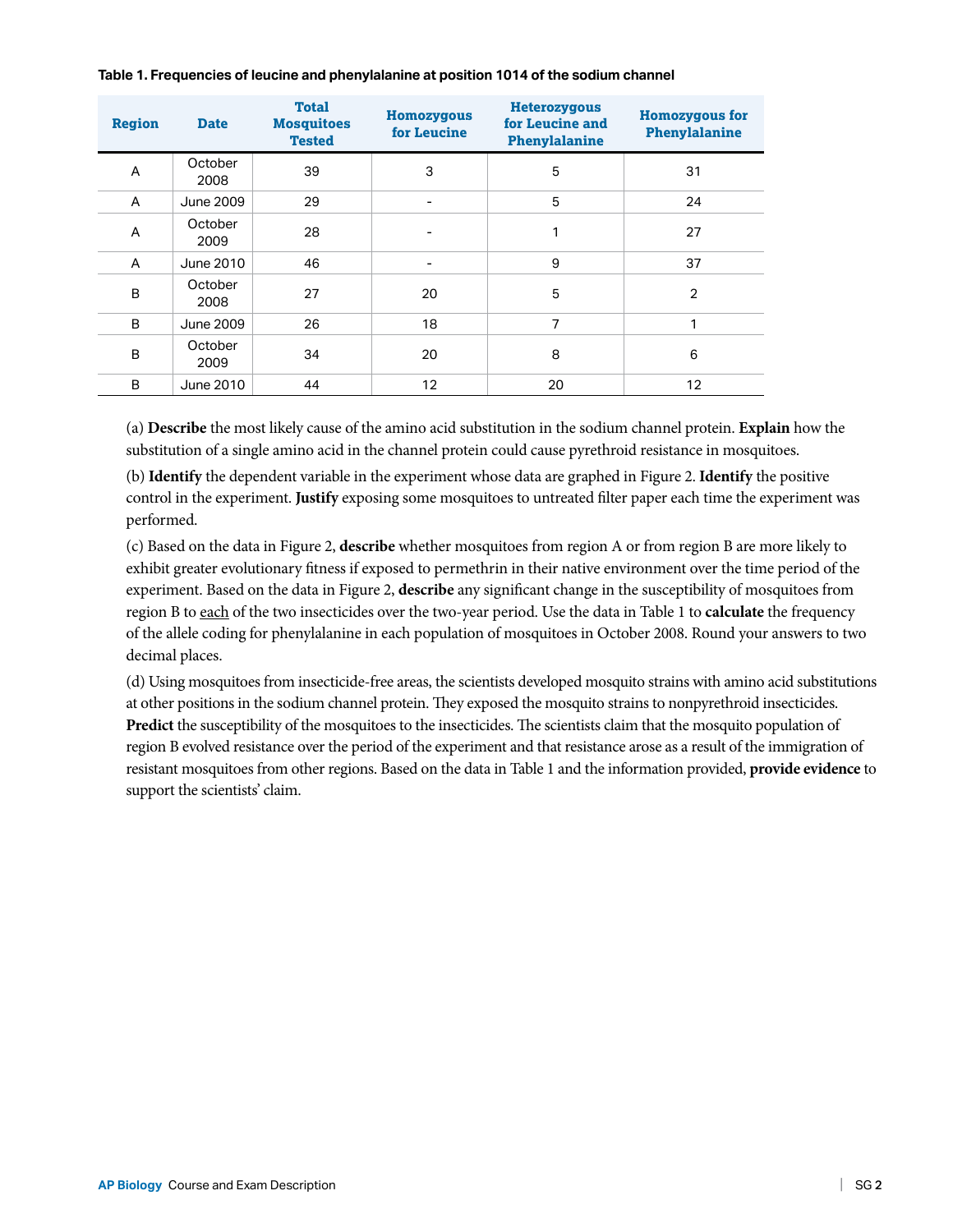#### **Scoring Guidelines for Question 1: Interpreting and Evaluating Experimental Results 10 points** 10 points

#### **Learning Objectives:** EVO-1.EEVO-1.HEVO-1.LIST-2.ESYI-1.C

| A change occurred in the DNA sequence encoding the sodium channel polypeptide.<br>٠                                                                                                                                                                                                                                                                                                                |                 |
|----------------------------------------------------------------------------------------------------------------------------------------------------------------------------------------------------------------------------------------------------------------------------------------------------------------------------------------------------------------------------------------------------|-----------------|
| Explain how the substitution of a single amino acid in the channel protein could cause pyrethroid<br>resistance by mosquitoes.                                                                                                                                                                                                                                                                     | 1 point<br>1.C. |
| The substitution could change the shape of the protein channel so that pyrethroids can no longer<br>٠<br>affect it / bind to it / interfere with its function.                                                                                                                                                                                                                                     |                 |
| Total for part (a)                                                                                                                                                                                                                                                                                                                                                                                 | 2 points        |
| (b)<br>Identify the dependent variable in the experiment.                                                                                                                                                                                                                                                                                                                                          | 1 point         |
| Accept one of the following:                                                                                                                                                                                                                                                                                                                                                                       | 3.C             |
| Percent mortality                                                                                                                                                                                                                                                                                                                                                                                  |                 |
| Susceptibility to insecticide                                                                                                                                                                                                                                                                                                                                                                      |                 |
| Identify the positive control in the experiment.                                                                                                                                                                                                                                                                                                                                                   | 1 point         |
| Testing the strain that is susceptible to the insecticides                                                                                                                                                                                                                                                                                                                                         | 3.C             |
| Justification of exposing some mosquitoes to untreated filter paper each time the experiment was performed.<br>Exposing mosquitoes to untreated filter paper confirms that any observed mortality is from the                                                                                                                                                                                      | 1 point<br>3.C  |
| insecticides rather than from the filter paper itself or any other experimental conditions.                                                                                                                                                                                                                                                                                                        |                 |
| Total for part (b)                                                                                                                                                                                                                                                                                                                                                                                 | 3 points        |
| (c)<br>Describe whether mosquitoes from region A or from region B are more likely to exhibit greater<br>evolutionary fitness if exposed to permethrin in their native environment over the time period of the<br>experiment.                                                                                                                                                                       | 1 point<br>4.B  |
| Mosquitoes from region A are much more likely to survive to reproduce, so the region A mosquitoes will<br>have greater evolutionary fitness.                                                                                                                                                                                                                                                       |                 |
| Describe any significant change in the susceptibility of mosquitoes from region B to each of the two<br>insecticides over the two-year period.                                                                                                                                                                                                                                                     | 1 point<br>4.B  |
| For permethrin, there was little significant change in susceptibility until the June 2010 test, when the<br>٠<br>mosquitoes were significantly less susceptible than they had been for the previous three tests. For<br>deltamethrin, there was a significant decrease in susceptibility from June 2009 to October 2009 and<br>then a further significant decrease from October 2009 to June 2010. |                 |
| Calculate the frequency of the allele coding for phenylalanine in each population of mosquitoes in October<br>2008. Answers must be rounded to two decimal places No points are awarded for working, just answers in<br>the acceptable range.                                                                                                                                                      | 1 point<br>5.A  |
| Mosquitoes from region A: $5 + 2(31) = 67$ and $\frac{67}{78} = 86$ .<br>٠                                                                                                                                                                                                                                                                                                                         |                 |
| Acceptable range is .85 - .86                                                                                                                                                                                                                                                                                                                                                                      |                 |
| Mosquitoes from region B: $5 + 2(2) = 9$ and $\frac{9}{54} = .17$ .<br>٠                                                                                                                                                                                                                                                                                                                           |                 |
| Acceptable range is .16 - .17                                                                                                                                                                                                                                                                                                                                                                      |                 |
| Total for part (c)                                                                                                                                                                                                                                                                                                                                                                                 | 3 points        |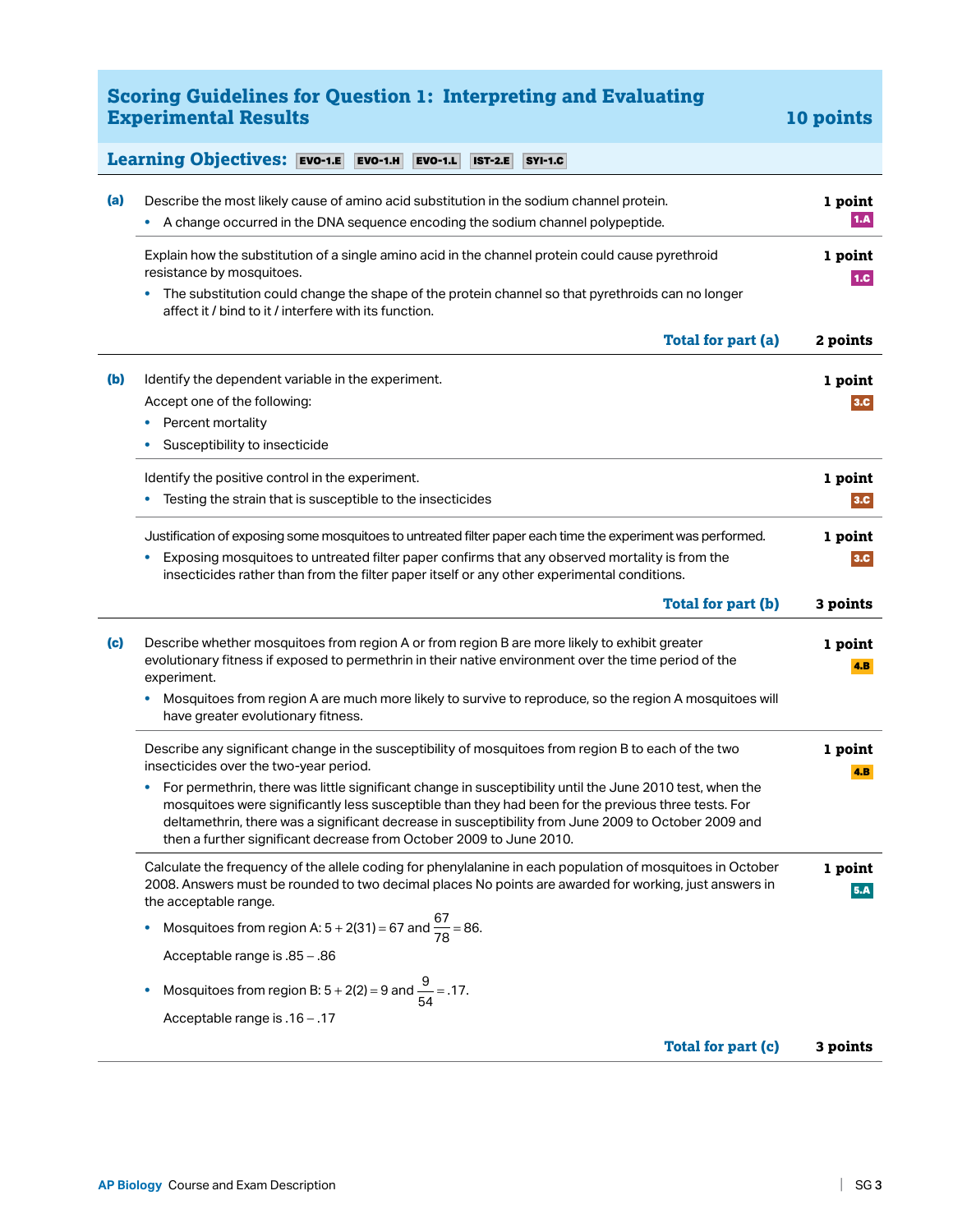|     | <b>Total for question 1</b>                                                                                                                                                                                                                                                                                                                                                                                                                                                  | 10 points |
|-----|------------------------------------------------------------------------------------------------------------------------------------------------------------------------------------------------------------------------------------------------------------------------------------------------------------------------------------------------------------------------------------------------------------------------------------------------------------------------------|-----------|
|     | Total for part (d)                                                                                                                                                                                                                                                                                                                                                                                                                                                           | 2 points  |
|     | The frequency of the phenylalanine allele increased from very low to much higher (OR: from 0.17 to 0.5)<br>for population B mosquitoes that come from an area with low insecticide use. Thus insecticide use<br>is not selecting for those mosquitoes with the phenylalanine allele; it is more likely that pyrethroid-<br>resistant mosquitoes with the phenylalanine allele are immigrating to the area, thus increasing the<br>frequency of the allele in the population. |           |
|     | Provide evidence to support the scientists' claim.                                                                                                                                                                                                                                                                                                                                                                                                                           | 1 point   |
|     | The mosquitoes will be 100% susceptible                                                                                                                                                                                                                                                                                                                                                                                                                                      |           |
|     | The mosquitoes will all die.                                                                                                                                                                                                                                                                                                                                                                                                                                                 |           |
|     | Accept one of the following:                                                                                                                                                                                                                                                                                                                                                                                                                                                 |           |
| (d) | Predict the susceptibility of the mosquitoes to the insecticides.                                                                                                                                                                                                                                                                                                                                                                                                            | 1 point   |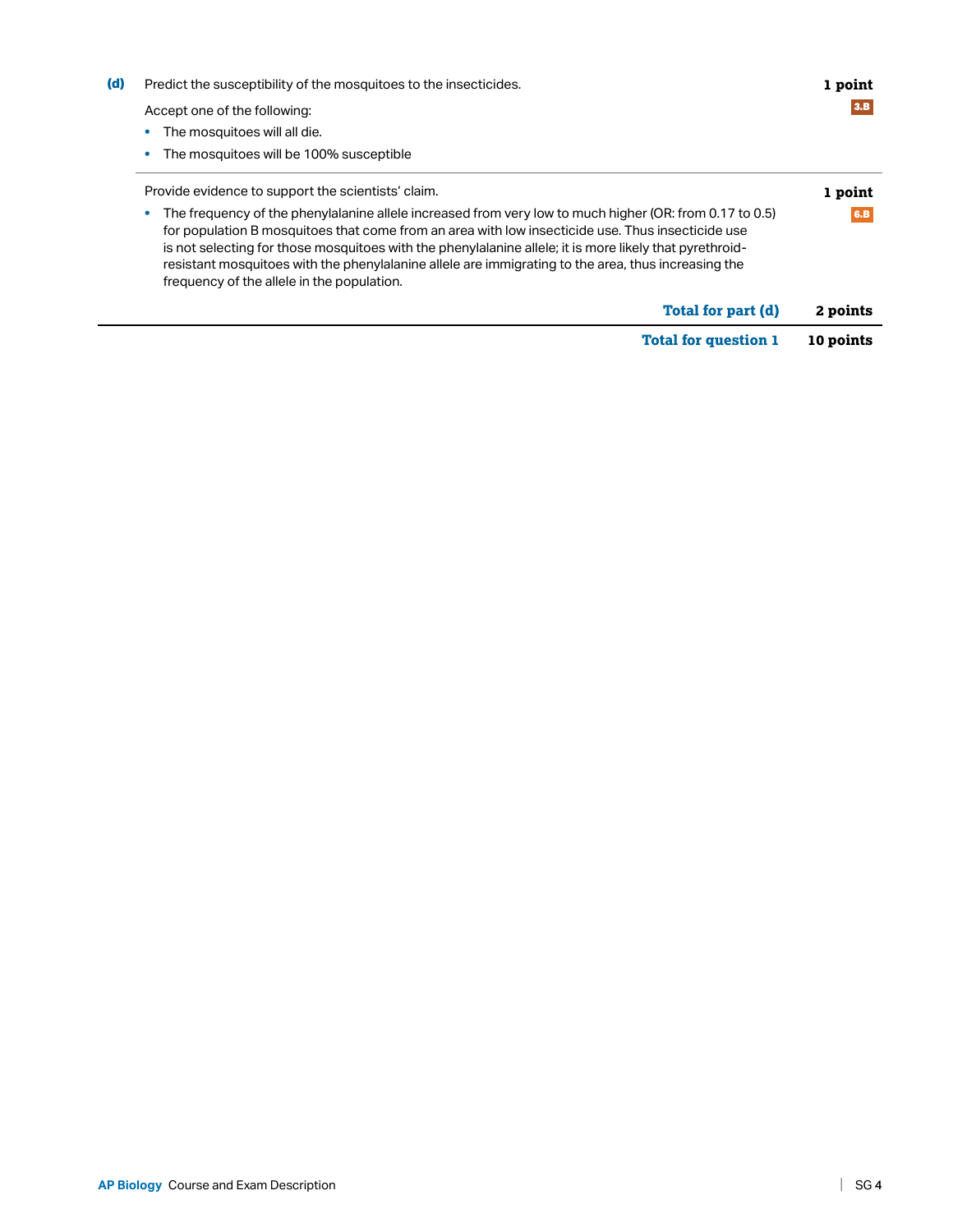#### **Question 5: Analyze Model or Visual Representation**

In humans, the gene that determines a particular condition has only two alleles, one of which (*B*) is completely dominant to the other (*b*). The phenotypes of three generations of a family with respect to the condition are shown in the pedigree in Figure 1. Individuals are numbered.



Figure 1. Inheritance of a particular condition over three generations of a family

(a) **Describe** the process in eukaryotes that ensures that the number of chromosomes will not double from parent to offspring when gametes fuse during fertilization.

(b) **Explain** how any one chromosome in individual 16 contains DNA that came from both individuals 1 and 2.

(c) **Use the template** figure of the pedigree and the allele designations *B* and *b* to **indicate** the genotypes of individuals 2, 4, 8, and 18.



(d) Based on the pedigree, **explain** whether the inheritance pattern of the condition is sex-linked or autosomal and dominant or recessive.